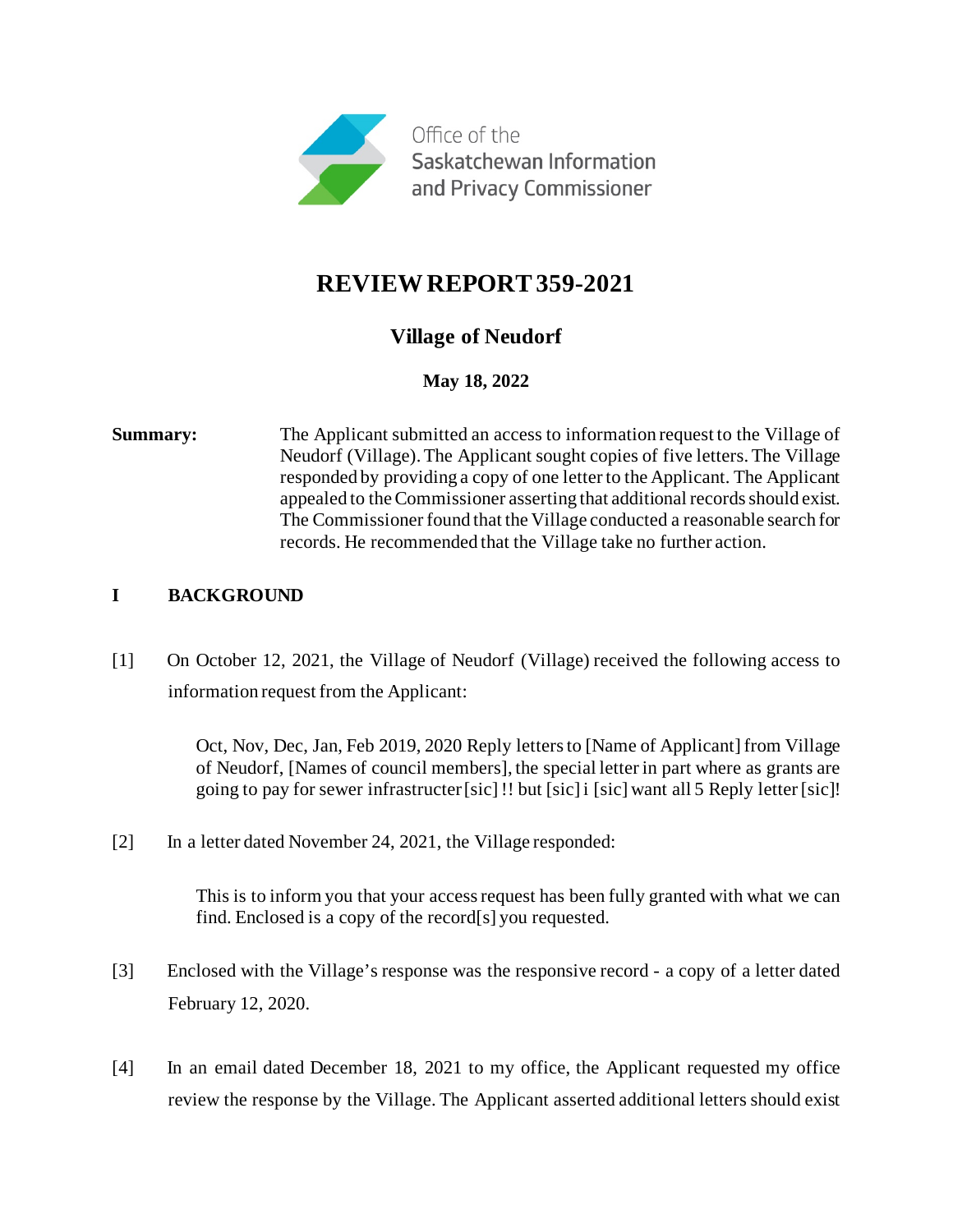and indicated they had copies of letters that would have been responsive to their access to information request to support this assertion. Yet, the Village only provided a copy of the February 12, 2020 letter:

I already have some of these replies, now they can only find feb 12/20 replie [sic] letter!

[5] In another email (dated December 21, 2021) to my office, the Applicant indicated that they had letters dated October and November 2019 and reiterated the point that the Village "left out" these letters:

> Then how can I already have a letter from Oct, Nov 2019. In [sic] which they have left out?

[6] In a third email to my office (dated December 28, 2021), the Applicant described a time when they brought letters to the Village office to prove records existed:

> June of 2021 town administrator and councilor [name of council member]. I went home and brought some of the letters back to the village office. At first they said they have none. Then I started producing them, then she started saying she has them but wouldn't produce them. So I feel they are lying.

[7] On December 30, 2021, my office notified the Village and the Applicant that my office would be undertaking a review of the efforts the Village undertook to locate letters responsive to the Applicant's access to information request.

## **II RECORDS AT ISSUE**

[8] At issue in this review is the Village's efforts to search for records responsive to the access request. Therefore, there are no records at issue.

### **III DISCUSSION OF THE ISSUES**

**1. Do I have jurisdiction?**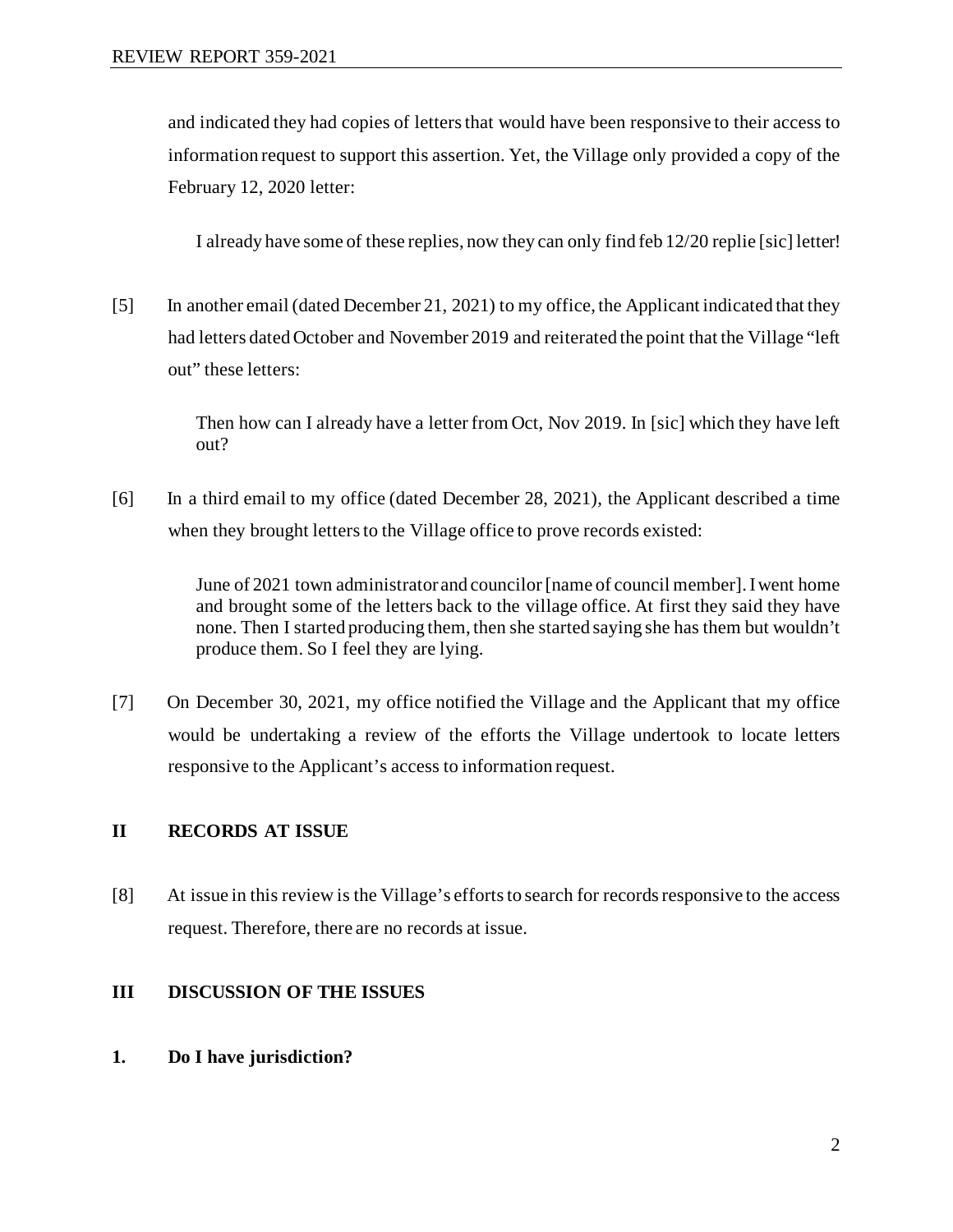[9] The Village is a "local authority" pursuant to section 2(f)(i) of *The Local Authority Freedom of Information and Protection of Privacy Act* (LA FOIP). Therefore, I find that I have jurisdiction to conduct this review.

#### **2. Did the Village conduct a reasonable search for records?**

- [10] The Village asserted that it provided the only letter it could locate in response to the Applicant's access to information request. However, the Applicant asserted that additional letters exist. Where a local authority has indicated no further records exist and an applicant requests my office review that response, my office will review the local authority's search efforts.
- [11] A person's right of access to records in the possession or under the control of a local authority is established in section 5 of LA FOIP, which provides:

**5** Subject to this Act and the regulations, every person has a right to and, on an application made in accordance with this Part, shall be permitted access to records that are in the possession or under the control of a local authority.

- [12] The threshold that must be met is one of reasonableness. In terms of a local authority's search efforts, a "reasonable" search is one in which an employee, experienced in the subject matter, expends a reasonable effort to locate records reasonably related to the access to information request. A reasonable effort is the level of effort you would expect of any fair, sensible person searching areas where records are likely to be stored. What is reasonable depends on the request and related circumstances. Examples of information a local authority can provide to my office that may support its search efforts include the following:
	- For personal information requests explain how the individual is involved with the local authority (i.e. client, employee, former employee etc.) and why certain departments/divisions/branches were included in the search.
	- For general requests tie the subject matter of the request to the departments/divisions/branches included in the search.In other words, explain why certain areas were searched and not others.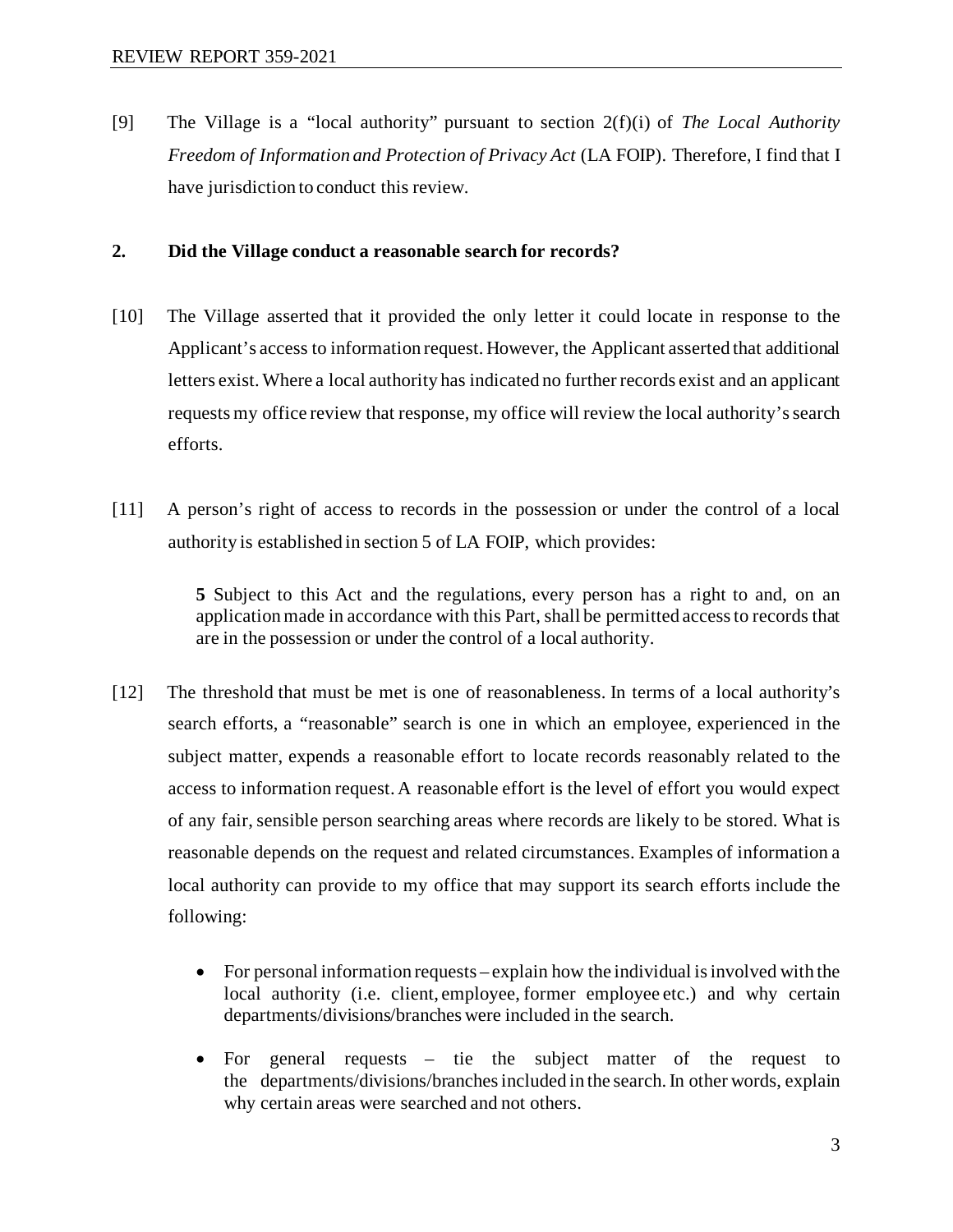- Identify the employee(s) involved in the search and explain how the employee(s) is experienced in the subject matter.
- Explain how the records management system is organized (both paper & electronic) in the departments/divisions/branches included in the search.
- Describe how records are classified within the records management system. For example, are the records classified by:
	- alphabet
	- year
	- function
	- subject
- Consider providing a copy of your organization's record schedule and screen shots of the electronic directory (folders & subfolders).
- If the record has been destroyed, provide copies of record schedules and/or destruction certificates.
- Explain how you have considered records stored off-site.
- Explain how records that may be in the possession of a third party but in the local authority's control have been searched such as a contractor or information management service provider.
- Explain how a search of mobile electronic devices was conducted (i.e. laptops, smart phones, cell phones, tablets).
- Explain which folders within the records management system were searched and how these folders link back to the subject matter requested. For electronic folders – indicate what key terms were used to search if applicable.
- Indicate the calendar dates each employee searched.
- Indicate how long the search took for each employee.
- Indicate what the results were for each employee's search.
- Consider having the employee that is searching provide an affidavit to support the position that no record exists or to support the details provided. For more on this, see my office's resource, *Using Affidavits in a Review with the IPC*, available on my office's website.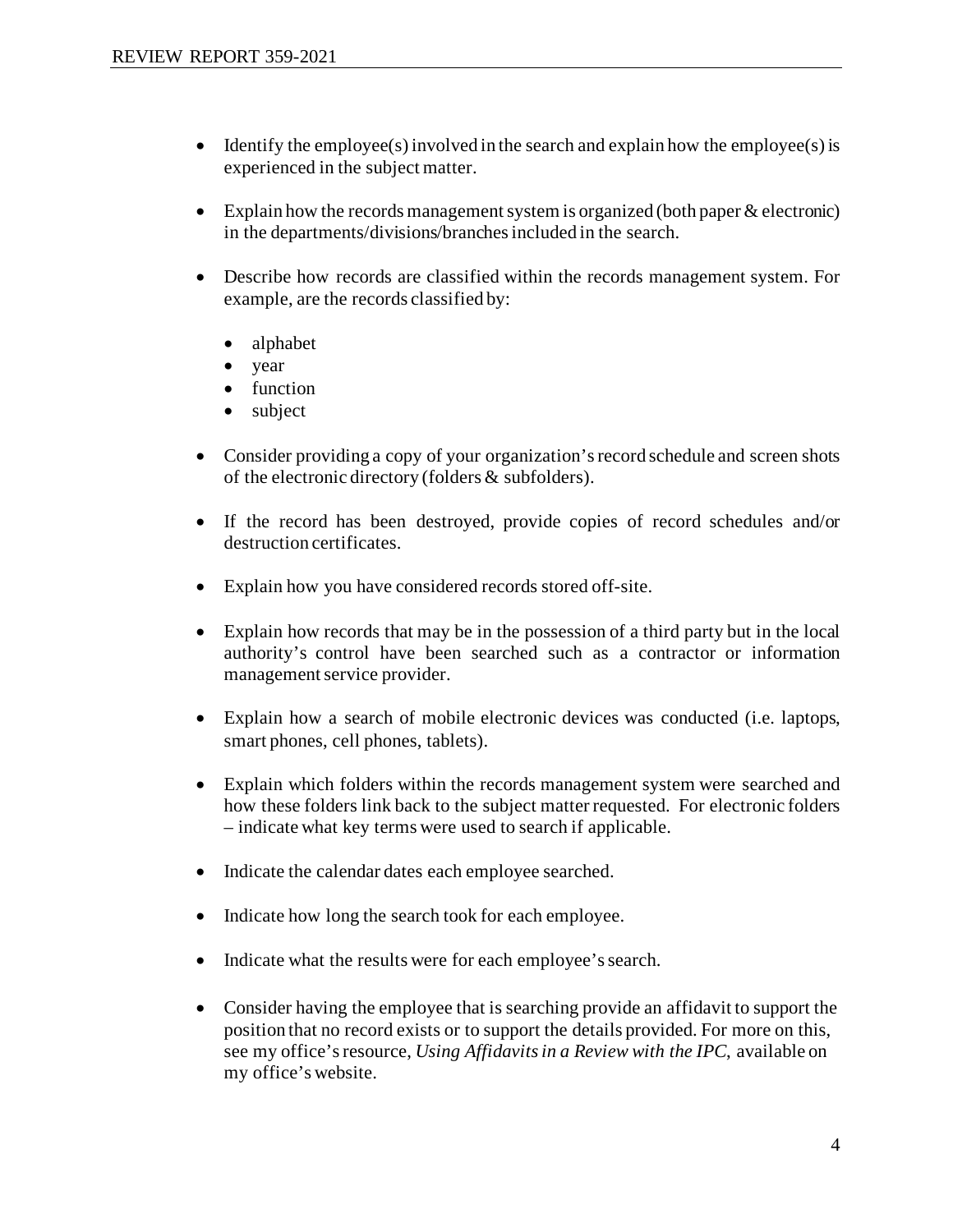(*Guide to LA FOIP*, Chapter 3, "Access to Records", updated June 29, 2021 [*Guide to LA FOIP*, Ch. 3.], pp. 8 – 9)

- [13] The preceding list is intended to be a guide. Each case will require different search strategies and details depending on the records requested (*Guide to LA FOIP*, Ch. 3, p. 9).
- [14] In its submission to my office, the Village indicated that it did the following to conduct a search for records:
	- The Village's paper records are stored in filing cabinets. It searched through the file folders entitled "Letters to Residents," "Letters to Remedy," "Utilities," and "Complaints".
	- The Village then searched through its electronic records. In terms of keywords it used for its search, the Village searched the Applicant's last name and full name. It also searched through file folders entitled "Letters to Residents" and "Complaints". To be thorough, the Village also searched through its general file folders entitled "Office Documents" and "Misc".
	- The Village searched through council meeting minutes from 2017 to present to determine if there were any references to letters being issued to the Applicant. If so, that would provide it a reference point from which it could search for additional records. However, through its search through the council meeting minutes, it did not locate any references to letters being issued to the Applicant.
- [15] In spite of its efforts, the Village did not locate any additional letters beyond the letter it did locate and had provided to the Applicant. Based on the wording of the Applicant's access to information request where they requested letters from the Village to themself, I find that the Village's efforts to search and locate records responsive to the access to information request to be reasonable.
- [16] However, as noted in the background of this Report, the Applicant asserted that they had copies of letters. This assertion was the basis for believing extra records exist. On April 20, 2022 and April 26, 2022, my office emailed the Applicant requesting that they provide copies of October and November 2019 letters, as well as any other letters they may have. On April 26, 2022, the Applicant forwarded to my office a copy of a December 6, 2021 fee estimate letter by the Village. This fee estimate letter is discussed in my office's Review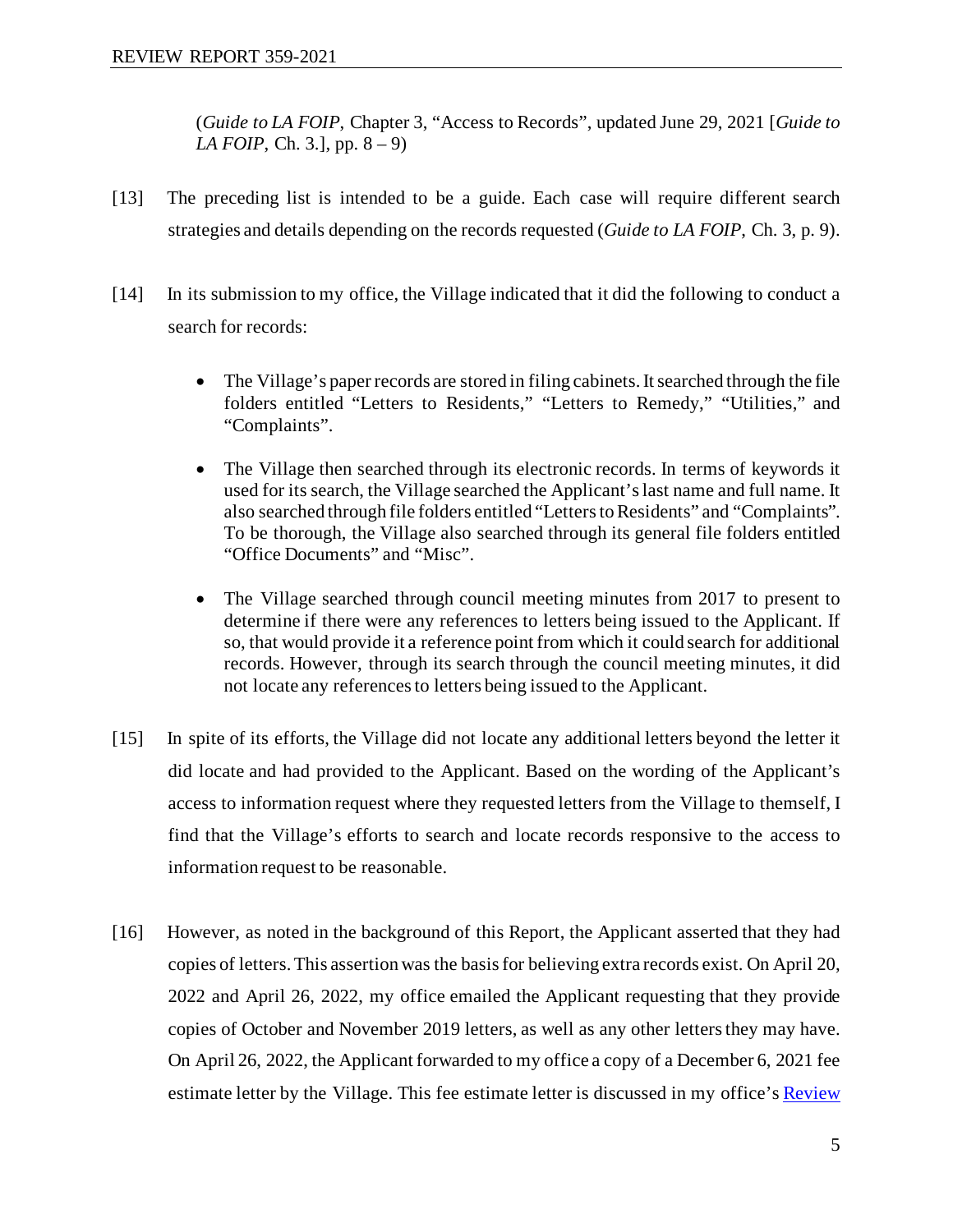[Report 014-2022, 015-2022, 016-2022, 017-2022, 018-2022.](https://oipc.sk.ca/assets/la-foip-review_014-2022-015-2022-016-2022-017-2022-018-2022.pdf) The Applicant then contacted my office asking what letters we were seeking. My office referred them to the email dated December 21, 2021 (as discussed in the background of this Report) where the Applicant said they had the October and November 2019 letters. The Applicant said the only letters they received were letters they had sent to an Intake Officer with my office.They said that my office would have all the letters. My office does not have any letters that would be evidence that the Village did not complete a reasonable search for records.

- [17] Applicants must establish the existence of a reasonable suspicion that a local authority is withholding a record or has not undertaken an adequate search for a record. Sometimes this can take the form of having possession of or having previously seen a document that was not included with other responsive records or media reports regarding the record. The applicant is expected to provide something more than a mere assertion that a document should exist (*Guide to LA FOIP*, Ch. 3., p. 8).
- [18] Based on the above, the Applicant did not present any supporting evidence that there would be more responsive records beyond the February 12, 2020 letter that the Village had already provided.
- [19] I find that the Village has conducted a reasonable search for records. I recommend that the Village take no further action.

### **IV FINDINGS**

- [20] I find that I have jurisdiction to conduct this review.
- [21] I find that the Village has conducted a reasonable search for records.

### **V RECOMMENDATION**

[22] I recommend that the Village take no further action.